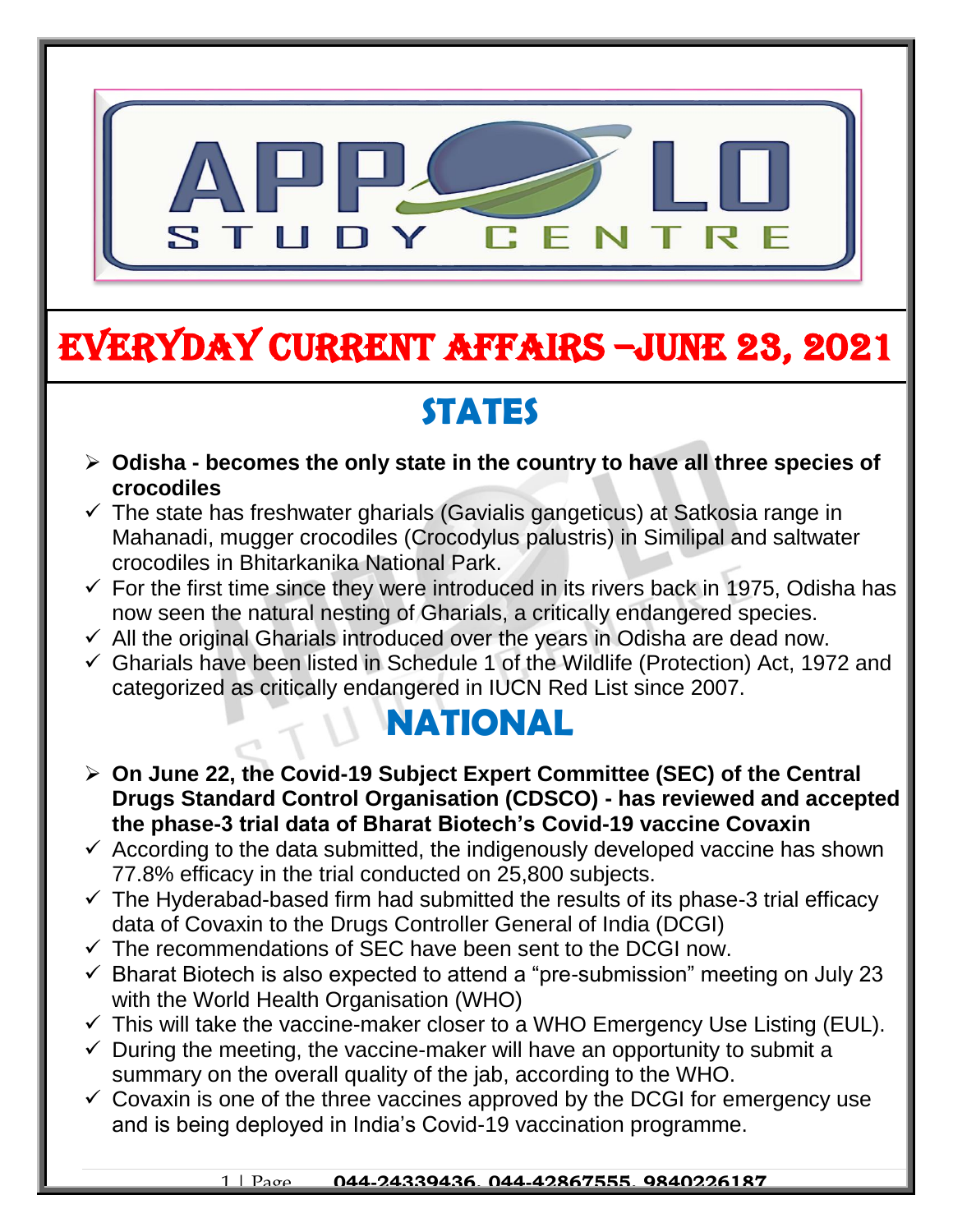- **The National Company Law Tribunal (NCLT) – has approved the resolution plan for the defunct Jet Airways on June 22**
- $\checkmark$  The revival plan for the Jet Airways was submitted by a consortium of UK-based Kalrock Capital Partners and Murari Lal Jalan.
- While London-based Kalrock is an alternative investment advisor, UAE-based entrepreneur Jalan has a Calcutta background
- $\checkmark$  The resolution plan was approved with a condition that the new owners have to approach the directorate-general of civil aviation (DGCA) within 90 days for the restoration of the airline slots.
- $\checkmark$  The Mumbai bench of NCLT, presided by Janab Mohammed Ajmal and V Nallasenapathy, allowed the resolution plan
- $\checkmark$  It had directed the applicant to get the required approval and licences from relevant authorities within 90 days.

| <b>GROUNDED FOR OVER 2 YEARS</b>                                                                                                                                                                          |                                                                                                      |
|-----------------------------------------------------------------------------------------------------------------------------------------------------------------------------------------------------------|------------------------------------------------------------------------------------------------------|
| April 2019   Jet Airways, once<br>India's biggest private carrier,<br>falls into bankruptcy under                                                                                                         |                                                                                                      |
| mounting debts after being<br>airborne for over 25 years                                                                                                                                                  | June 2021   NCLT approves the<br>bid by Jalan-Kalrock consortium.                                    |
| Oct 2020   Jet says creditors, led<br>by SBI, had approved a resolution<br>plan submitted by a consortium<br>of Dubai-based businessman<br>Murari Lal Jalan and UK's<br><b>Kalrock Capital Management</b> | Jet's resolution professional says<br>airline could fly by Dec 2021                                  |
|                                                                                                                                                                                                           | ₹5.8k cr   Jet's dues to local banks                                                                 |
|                                                                                                                                                                                                           | 90 days   Validity of NCLT's nod<br>during which Jet must apply for<br>relevant licences and permits |

- $\checkmark$  The airline is targeting to start with 20 aircraft with domestic slots for the winter session.
- The airline owed ₹7,453 crore to financial creditors, of which ₹5,770 crore was to local banks.
- In addition, it faced ₹6,658-crore claims from operational creditors, ₹360 crore from employees, and ₹894 crore from workmen's representatives.
- However, the successful bidders propose to invest only ₹600 crore to repay creditors to acquire about 90% stake in the carrier.
- $\checkmark$  Jet Airways is the first airline to get approval to restart operations under India's Insolvency and Bankruptcy Code
- $\checkmark$  After it suspended operations in April 2019, Jet Airways' lenders led by the State Bank of India initiated the insolvency proceedings in June 2019
- $\checkmark$  In October 2020, the committee of creditors (CoC) approved the resolution plan submitted by the consortium.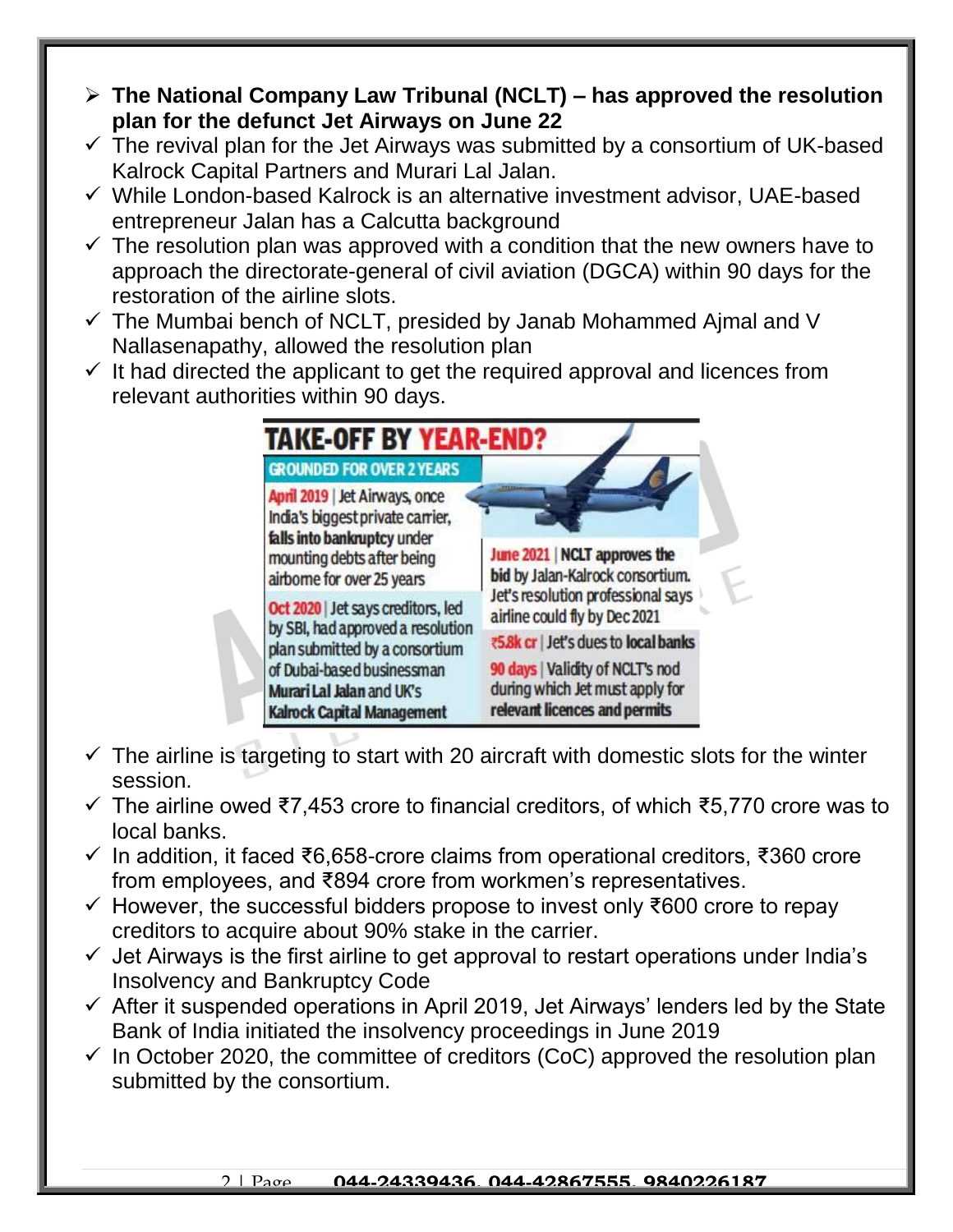**ICAR-Central Tuber Crops Research Institute (CTCRI) – have identified 'Tapioca' or 'Cassava' as a source of raw material for bioethanol production**



- $\checkmark$  This provides an advantageous option over sugarcane, which is the current source of bioethanol production
- $\checkmark$  The discovery will help the country to produce more bioethanol to meet the government's ambitious Ethanol Blending Petrol (EBP) programme, targetted by 2025
- $\checkmark$  Cassava has high starch content and finds extensive applications in food and industrial sectors.
- $\checkmark$  Agricultural residues of cassava like peels, stems and leaves are the potential feedstock for 2G bioethanol production.
- $\checkmark$  India produces 4.98 million tonnes of Tapioca every year, with Tamil Nadu and Kerala producing the maximum quantity
- $\checkmark$  India has a target to produce 1,016 crore litres of ethanol every year for its targeted blending programmes
- **German agrochemicals major, Bayer – introduces the first-ever 'yellow watermelon' variety called 'Yellow Gold 48' in India**

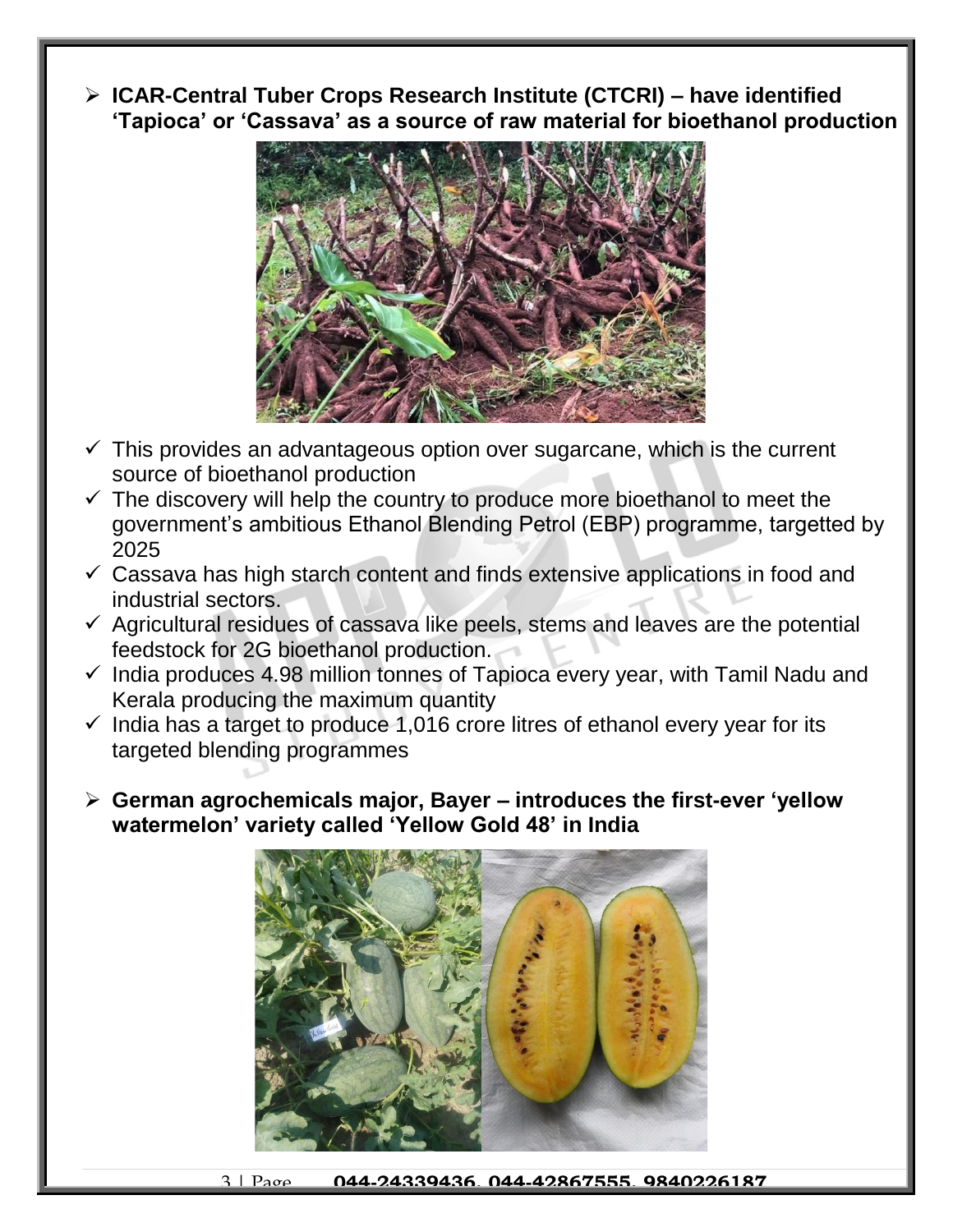- $\checkmark$  Bayer plans to launch five varieties of watermelons in the country under the Seminis brand.
- $\checkmark$  This yellow watermelon has been developed from superior germplasm as part of Bayer's global research and development efforts
- $\checkmark$  It has been commercially introduced now, following two years of local trials in the country
- $\checkmark$  The new variety provides enhanced yield potential, better disease and pest tolerance, and higher returns to the farmers
- $\checkmark$  Yellow Gold 48 variety is best suited for cultivation from October to February and for harvest from April onwards
- $\checkmark$  It will be available in the market until mid-July

### **INTERNATIONAL**

 **The United Nations Educational, Scientific and Cultural Organisation (UNESCO) committee – proposed to list the Great Barrier Reef under 'in danger' category, due to climate change**



- $\checkmark$  However, Australia is planning to strongly oppose the downgrade of Great Barrier Reef in the draft report of the committee under the UNESCO
- $\checkmark$  According to Australia, the action is politically motivated, pointing at China, which chairs the UNESCO committee
- $\checkmark$  The committee recommended the downgrade of the Reef's World Heritage status because of its dramatic coral decline.
- $\checkmark$  Australia's own government had already downgraded the reef's long-term outlook to "very poor" after back-to-back mass bleaching events in 2016 and 2017.
- $\checkmark$  The 2,300-kilometre-long (1,400-mile-long) reef contributes estimated tourism revenue of \$4.8 billion per year to the Australian economy before the pandemic.
- $\checkmark$  The world's largest coral reef system comprises of about 2,900 individual reefs and 900 islands over an area of 344,400 square kilometres.
- $\checkmark$  It was selected as World Heritage Site in 1981.
- $\checkmark$  The Great Barrier Reef has now suffered three mass coral bleaching events in the past five years, losing half its corals since 1995 as ocean temperatures have climbed.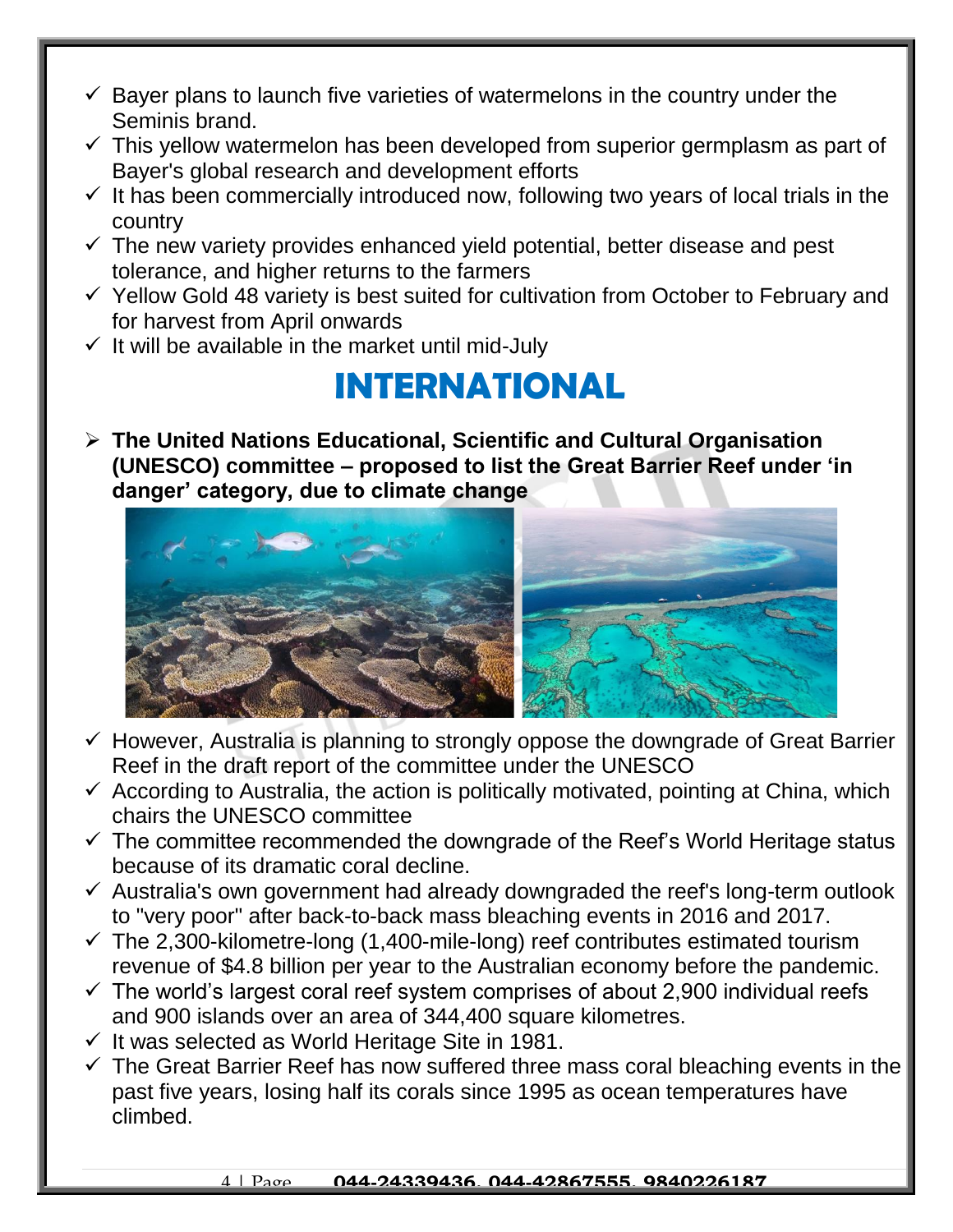- $\checkmark$  Further, the UNESCO has recommended that a total of seven sites be added to the endangered list and that two sites - Liverpool's waterfront and Selous game reserve in Tanzania - be removed from their World Heritage status altogether.
- **Israeli military - has successfully tested an airborne high-power laser that can shoot down drones, mid-air.**



- $\checkmark$  Israel already has a large and sophisticated air defense system, which had intercepted about 90% of rockets fired from Gaza during last month's 11-day war.
- $\checkmark$  The new laser prototype was developed with Elbit Systems and was tested over the Mediterranean Sea on a civilian plane
- $\checkmark$  In the recent test, the system shot down drones from within a range of about 1 kilometer (0.6 mile).
- $\checkmark$  Israel is among the first countries to use such capabilities.

# **SCIENCE, TECHNOLOGY & ENVIRONMENT**

- **Researchers from Indian Institute of Technology, Guwahati – have proposed better water management policies using the concept of 'Virtual Water analysis'.**
- $\checkmark$  Virtual Water (VW) is the water involved in the production and trade of food and non-food commodities and services
- $\checkmark$  It is the "invisible" water that has been consumed throughout the lifecycle of the product or service
- $\checkmark$  The concept of VW was first conceived in the 1990s to understand how waterstressed countries could provide their people with essential water-intensive products
- $\checkmark$  As per this concept, a country with limited water resources would rather import water-intensive cotton than use their precious water in cultivating it
- $\checkmark$  The study is also linked to UN's Sustainable Development Goal (SDG) 12 on ensuring sustainable production patterns and to SDG 6 that aims to increase water-use efficiency across all sectors to substantially reduce the number of people suffering from water scarcity by 2030.
- **The throat gargle test - can be used to detect Covid-19 in children aged 6-14.**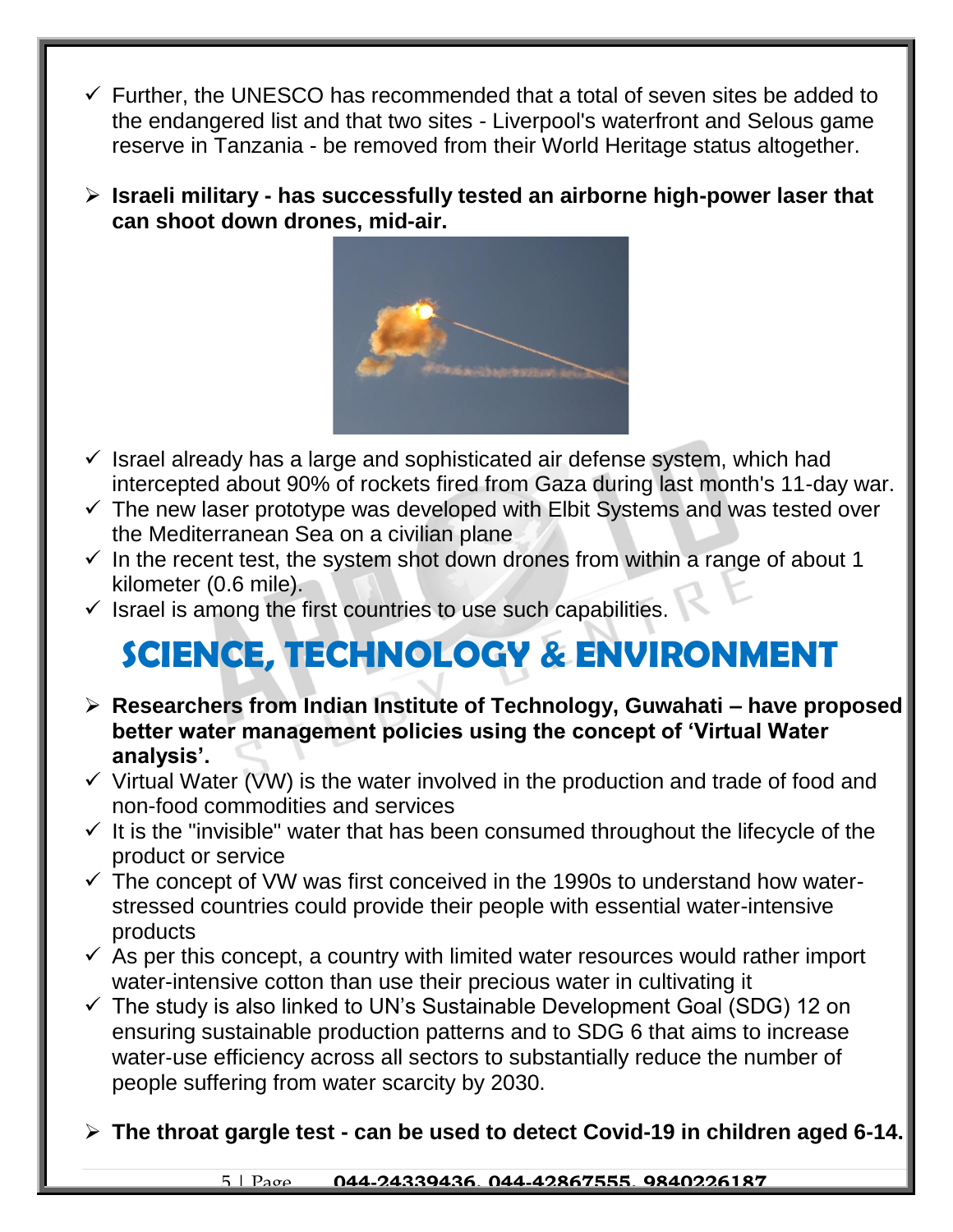- $\checkmark$  This was recommended in an interim report submitted by a 13-member expert committee, headed by cardiologist Devi Prasad Shetty
- $\checkmark$  The committee was set up by the Karnataka government for assistance in controlling an imminent third wave in the state
- $\checkmark$  The Indian Council of Medical Research (ICMR) has already proposed that throat gargle lavage may be a feasible alternative to swabs for sample collection for the detection of SARS-CoV-2
- $\checkmark$  Earlier, the ICMR has approved the 'Saline Gargle RT-PCR Method' for coronavirus detection
- $\checkmark$  The method was developed by the scientists of Nagpur-based National Environmental Engineering Research Institute (NEERI) under the Council of Scientific and Industrial Research (CSIR)
- $\checkmark$  The 'Saline Gargle RT-PCR' method can give the result within 3 hours and it requires no skilled healthcare worker
- $\checkmark$  This method involves faster self-sampling without necessitating any RNA extraction kit
- $\checkmark$  The Nagpur Municipal Corporation has given a go-ahead to this test.

#### **SPORTS**

 **Ace Indian golfer Anirban Lahiri – qualified for his second successive Olympic Games by grabbing the 60th and last available spot in the final Olympic golf rankings list, as announced by the International Golf Federation on June 22**



- $\checkmark$  Lahiri, a former Asia No. 1 and two-time winner on the European Tour, had represented India along with SSP Chawrasia at the 2016 Rio Olympics.
- $\checkmark$  The men's golf event in Tokyo will feature 60 players and will be played at the Kasumigaseki Country Club from July 29 to August 1.
- $\checkmark$  Lahiri, who's current world ranking is 340, was on the reserve list till the rankings were published
- $\checkmark$  Thereafter, with a number of withdrawals, Anirban, who has appeared at 16 Majors, managed to make the cut-off for the Olympics